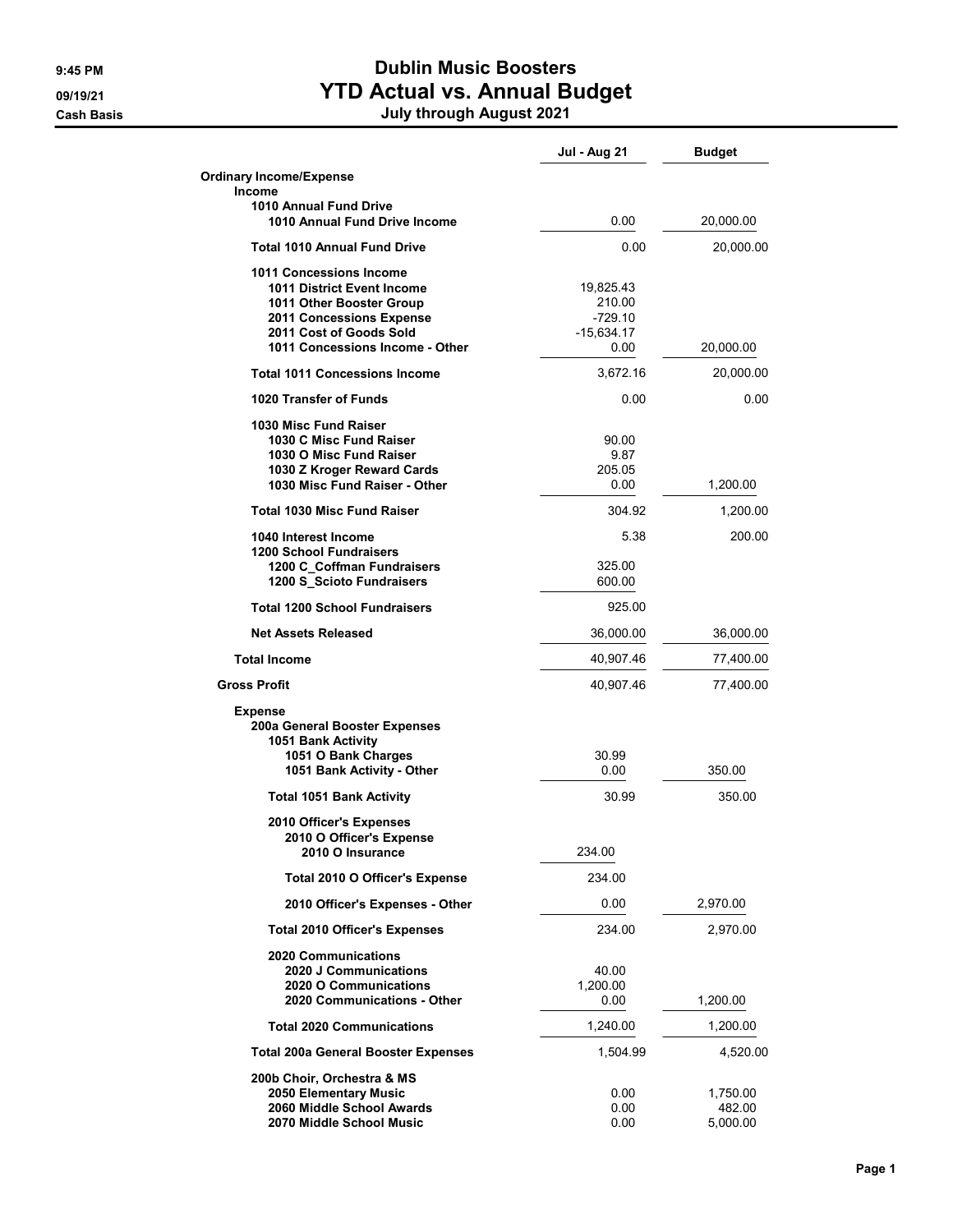## 9:45 PM Dublin Music Boosters 09/19/21 **1999 120 TELLIAN CONTROLLER STEPS AND ACTUAL VS. Annual Budget** Cash Basis July through August 2021

|                                                                                                                                                                 | Jul - Aug 21                     | <b>Budget</b>                      |
|-----------------------------------------------------------------------------------------------------------------------------------------------------------------|----------------------------------|------------------------------------|
| 2090 Clinics Choral<br>2090 C Clinics Choral<br>2090 J Clinics Choral<br>2090 S Clinics Choral                                                                  | 0.00<br>0.00<br>0.00             | 318.00<br>382.00<br>235.00         |
| <b>Total 2090 Clinics Choral</b>                                                                                                                                | 0.00                             | 935.00                             |
| 2094 Clinics Orchestra<br>2094 C Clinics Orchestra<br>2094 J Clinics Orchestra<br>2094 S Clinics Orchestra                                                      | 0.00<br>0.00<br>0.00             | 255.00<br>228.00<br>186.00         |
| <b>Total 2094 Clinics Orchestra</b>                                                                                                                             | 0.00                             | 669.00                             |
| 2100 Choral Accessories<br>2100 C Choral Accessories<br>2100 J Choral Accessories<br>2100 S Choral Accessories                                                  | 0.00<br>0.00<br>0.00             | 318.00<br>402.00<br>369.00         |
| <b>Total 2100 Choral Accessories</b>                                                                                                                            | 0.00                             | 1,089.00                           |
| 2101 Orchestra Accessories<br>2101 C Orchestra Accessories<br>2101 J Orchestra Accessories<br>2101 S Orchestra Accessories                                      | 0.00<br>0.00<br>0.00             | 573.00<br>402.00<br>368.00         |
| <b>Total 2101 Orchestra Accessories</b>                                                                                                                         | 0.00                             | 1,343.00                           |
| Total 200b Choir, Orchestra & MS                                                                                                                                | 0.00                             | 11,268.00                          |
| 200c HS Band Fixed Exp<br>2031 Field Cmder Scholarships<br>2031 C Scholarships<br>2031 J Scholarships<br>2031 S Scholarships                                    | 0.00<br>0.00<br>0.00             | 900.00<br>800.00<br>400.00         |
| <b>Total 2031 Field Cmder Scholarships</b>                                                                                                                      | 0.00                             | 2,100.00                           |
| 2110 Transportation Maintenance<br>2110 C Transportation Maint<br>2110 J Transportation Maint<br>2110 S Transportation Maint                                    | 65.24<br>0.00<br>0.00            | 200.00<br>200.00<br>160.00         |
| <b>Total 2110 Transportation Maintenance</b>                                                                                                                    | 65.24                            | 560.00                             |
| 2120 MarchingBand Show Design<br>2120 C Marching BandShow Design<br>2120 J Marching BandShow Design<br>2120 S Marching BandShow Design                          | 1,000.00<br>8,498.00<br>2,290.00 | 11,250.00<br>11,250.00<br>7,000.00 |
| <b>Total 2120 MarchingBand Show Design</b>                                                                                                                      | 11,788.00                        | 29,500.00                          |
| <b>Total 200c HS Band Fixed Exp</b>                                                                                                                             | 11,853.24                        | 32,160.00                          |
| 200d Band Variable Expenses<br>2040 Awards - Instrumental HS<br>2040 C Awards Instrumental HS<br>2040 J Awards Instrumental HS<br>2040 S Awards Instrumental HS | 0.00<br>0.00<br>0.00             | 600.00<br>1,500.00<br>1,000.00     |
| Total 2040 Awards - Instrumental HS                                                                                                                             | 0.00                             | 3,100.00                           |
| 2080 Repair / Replacement<br>2080 C Repair/Replacement<br>2080 J Repair/Replacement<br>2080 S Repair/Replacement                                                | 0.00<br>0.00<br>0.00             | 1,000.00<br>2,000.00<br>2,000.00   |
| Total 2080 Repair / Replacement                                                                                                                                 | 0.00                             | 5,000.00                           |